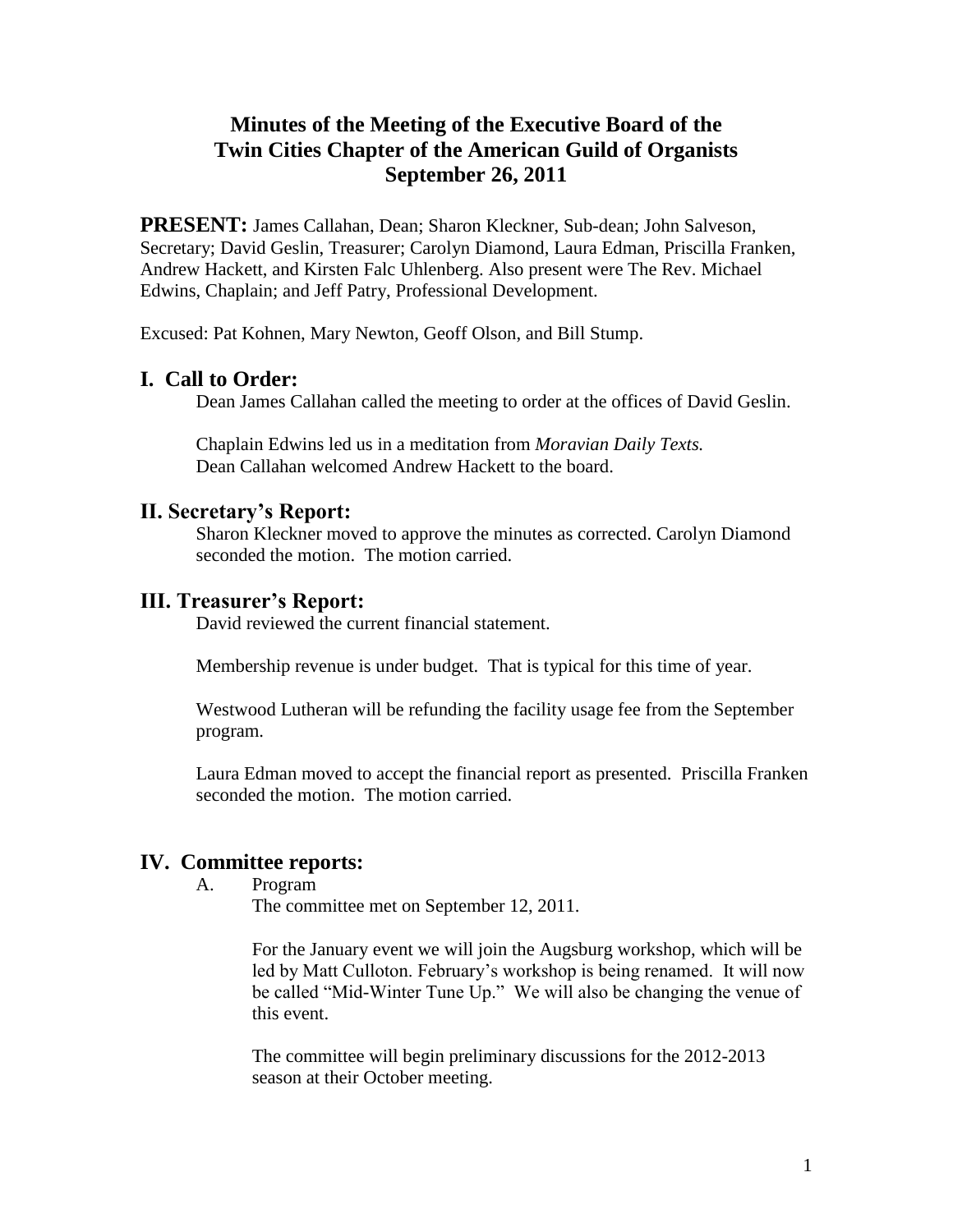B. Hospitality

Expenses for the opening event were low. The committee worked hard and did an excellent job.

C. Professional Development Questions were raised about the substitute list. It was agreed that the inclusion of more information would be helpful. Jeff will look into this, including finding out what other chapters do.

## **V. Other Business**

A. Audit Committee

James presented the board with a proposed statement of purpose for an audit committee that would assist in providing financial oversight.

Sharon moved that the TCAGO establish an audit committee whose purpose is to review the current year's financial statements and supporting records to help ensure that the reported results represent the transactions of our Chapter and that there are reasonable procedures and controls on the access, use, and safeguarding of the Chapter's assets.

In discussion, David, our treasurer, stated that he had been asking for such a committee for a number of years.

Kirsten Uhlenberg seconded the motion. The motion carried.

James asked Phil Asgian and Martin Stachnik to serve on the committee.

A discussion was held regarding committee membership and terms.

Carolyn moved that the auditing committee shall have two members. There must be at least one replacement each year. In order to facilitate the rotation, the initial committee members will be elected to a one-year and a two- year term. Following terms shall be for two years.

Priscilla seconded the motion.

The motion carried.

- B. Stephen Hamilton will serve as our new membership coordinator.
- C. The January meeting has been moved from the  $23<sup>rd</sup>$  to the 30<sup>th</sup> of the month. We will also have a potluck that evening. The meeting will be at Christ the King Lutheran Church, 9800 Fremont Ave. S., Bloomington, MN.